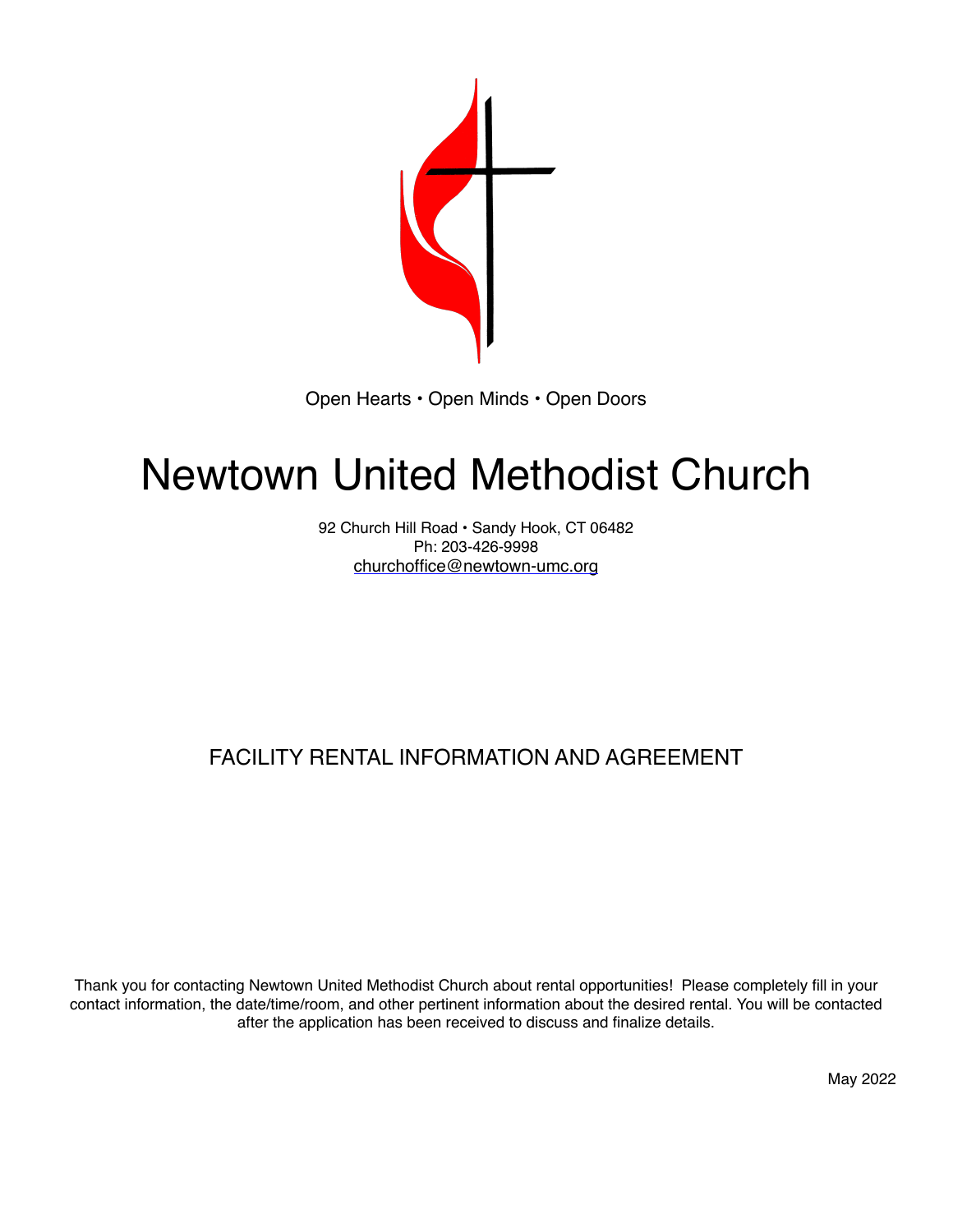#### **Newtown United Methodist Church (NUMC) RENTAL INFORMATION AND AGREEMENT**

#### **We are called to be a welcoming community of loving servants of Jesus Christ.**

In support of Newtown United Methodist Church's mission of community outreach, our facilities are available for use when not needed for Newtown United Methodist Church (NUMC) functions. NUMC is not in the rental business and therefore reserves the right to deny use by individuals or organizations when their purpose conflicts with NUMC's religious beliefs or when it would jeopardize the tax-exempt status of NUMC from the Town of Newtown.

#### **Rental Rates, Sizes and Features**

Rental rates for Non-Profits and Service Organizations are available upon request and, depending on a number of factors, will range from no charge; a request for donation; a negotiated rental amount; or adherence to the fees listed in the table below for "All Others".

Single-day rental rates for everyone, including NUMC members will be as noted in the table below. Rentals of more than a single day will be a negotiated amount.

*Note: organizations with NUMC members belonging to their membership do not qualify as a NUMC member rental. NUMC members can submit a rental application on behalf of their organization, but the organization's authorized representative must sign the application and be the responsible party.*

|                          |                                                                        | <b>Church Members</b> |                 | <b>All Others</b> |                 |
|--------------------------|------------------------------------------------------------------------|-----------------------|-----------------|-------------------|-----------------|
| <b>Room</b>              | Capacity                                                               | $1/2$ Day             | <b>Full Day</b> | $1/2$ Day         | <b>Full Day</b> |
| Betts Conference Room    | 20 on couches/chairs                                                   | Donation              | Donation        | \$50              | \$75            |
| Rauner Hall <sup>2</sup> | 135 w/ tables $\&$ chairs <sup>1</sup><br>290 chairs only <sup>1</sup> | \$100                 | \$150           | \$200             | \$300           |
| Kitchen <sup>3</sup>     | N/A                                                                    | \$50                  | \$100           | \$100             | \$100           |
| Sanctuary <sup>2</sup>   | 204                                                                    | \$100                 | \$150           | \$200             | \$300           |

• ½ day includes set-up & clean-up time. Rentals beginning after 6:00 PM are considered ½ day.

• *Use of the kitchen may require a health department permit. Renter is responsible for obtaining from the Newtown Health Department.*

• Wi-Fi is available. Check with office for password.

*(1)NUMC has 22 rectangular tables and 180 chairs available for use.*

*(2)No Air Conditioning in Sanctuary or Rauner Hall.*

*(3)Commercial grade kitchen with refrigerator, a gas range with 6 burners, a griddle and 2 ovens.*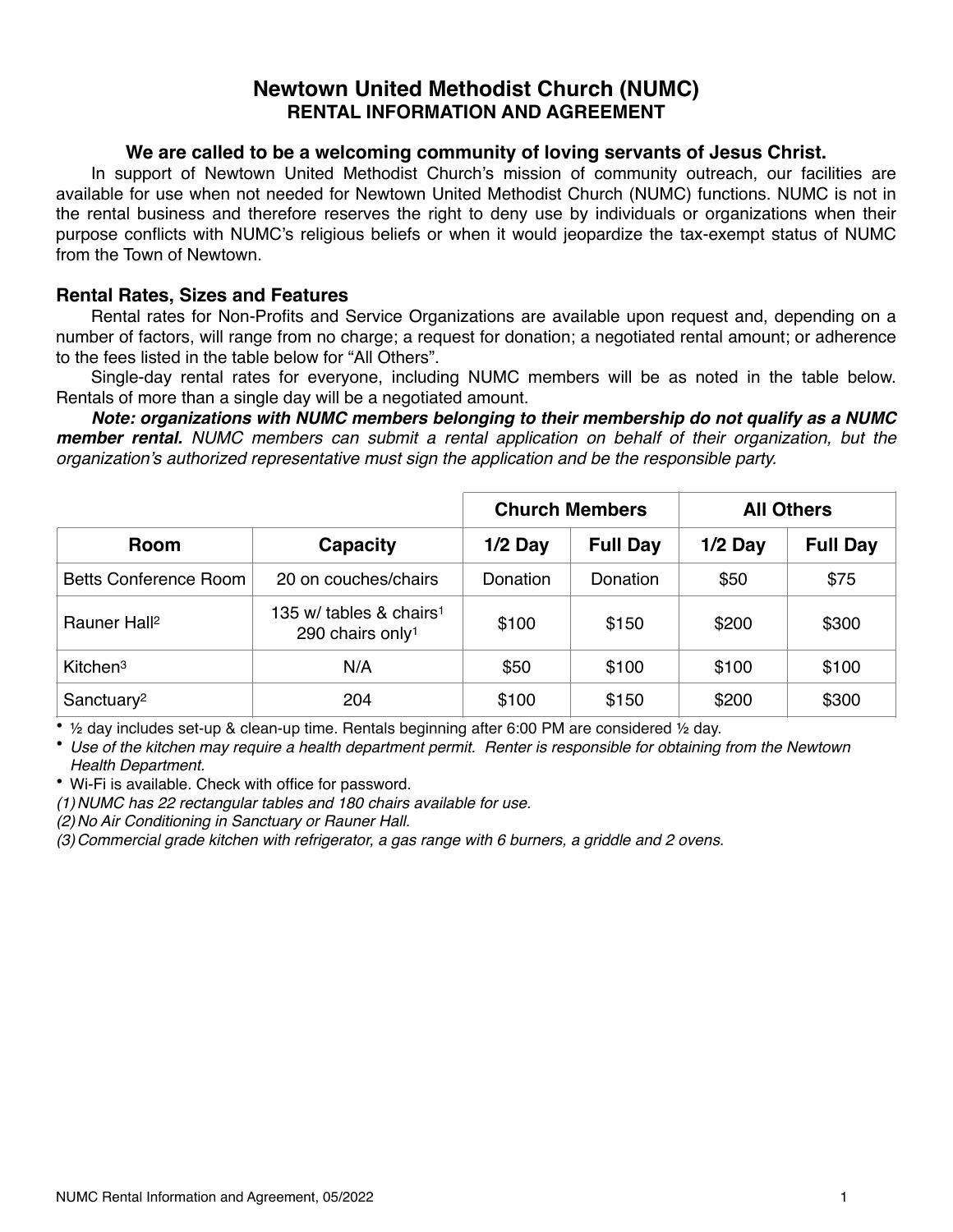#### *ALL WEDDINGS AND FUNERALS MUST BE SCHEDULED INITIALLY WITH PASTOR*

|                                                                                                                                                                                                                                      | <b>Church</b><br><b>Members</b>  | <b>All Others</b> |
|--------------------------------------------------------------------------------------------------------------------------------------------------------------------------------------------------------------------------------------|----------------------------------|-------------------|
| Cleaning deposit (refunded if the building is left clean and<br>undamaged)                                                                                                                                                           | \$150                            | \$150             |
| Sanctuary (half due when reservation is made, must be<br>paid in full one week prior to wedding)                                                                                                                                     | \$0                              | \$450             |
| Pastor                                                                                                                                                                                                                               | Honorarium or<br><b>Donation</b> | \$300             |
| Organist (paid to organist at rehearsal)<br>This fee applies even on the occasion the NUMC organist has not been<br>selected to play at the wedding. Usage of the piano and/or organ by a<br>non-NUMC organist must be pre-approved. | \$175                            | \$175             |
| Deposit refunded after inspection by NUMC.                                                                                                                                                                                           | $-$150$                          | -\$150            |
| Total (prior to refund)                                                                                                                                                                                                              | \$325+Donation                   | \$1,075           |
| <b>TOTAL</b> (after refund)                                                                                                                                                                                                          | \$175 +Donation                  | \$925             |

#### **WEDDING CHARGES**

#### **FUNERAL and MEMORIAL COSTS**

| Sanctuary                                                               | \$0   | <b>Donation</b> |  |
|-------------------------------------------------------------------------|-------|-----------------|--|
| Rauner Hall                                                             | \$0   | \$300           |  |
| Organist                                                                | \$175 | \$175           |  |
| Note: Pastor honorarium/donation set by Funeral Director and/or Pastor. |       |                 |  |

#### **Deposits**

Deposit checks may be required in the amount of ½ of the rental fee and a \$150 cleaning deposit. All equipment used must be left in the condition it was found. This includes cleaning all floors, counters, tabletops, ovens, stoves, refrigerator and sink. We will refund your cleaning deposit after the event, subject to a satisfactory inspection of the event space. The refund will be mailed.

#### **Rental Rate Reduction**

NUMC will try to accommodate individuals and groups that enhance the lives and needs of the community. Rental reduction will be considered upon review of a written request that explains the reason a reduction is being sought. Submit your request for a reduction to the church office email at [churchoffice@newtown-umc.org](mailto:churchoffice@newtown-umc.org) with "Attn: Rentals" in the subject line. Please be aware it may take up to a week for the request to be reviewed and a decision made.

#### **Security**

NUMC reserves the right to ask renters to provide police protection during their event.

#### **Cancellations**

No charge will be assessed for cancellations unless NUMC determines there are special circumstances.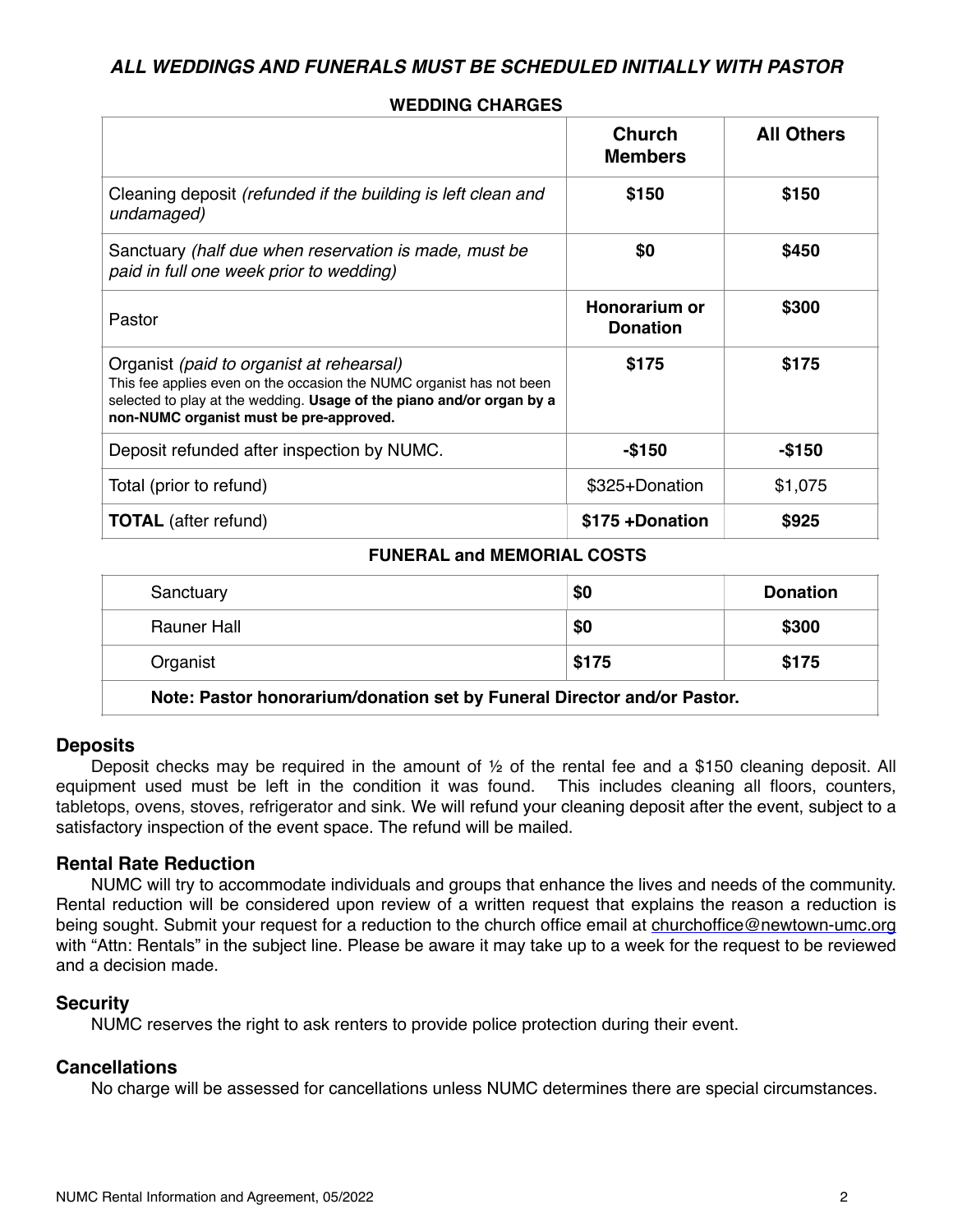#### **RENTAL INFORMATION AND AGREEMENT**

The building and land belonging to the Newtown United Methodist Church, along with all equipment owned by it, represent a considerable investment of labor, time, and money by past and present NUMC members. The local community is welcome to use and enjoy the NUMC building and properties, however it is expected that proper and safe behavior, decorum, and respect for the NUMC building, and property be maintained at all times.

Most of the rooms within NUMC and its surrounding property are available for rental by members of the congregation, individuals, and organizations. All usage of the building is subject to the provisions of this agreement.

#### **Obligations for Renters:**

- Renters will comply with all requirements in this "Facility Rental Information and Agreement" document, including validation of non-profit designation if applicable, property insurance and liability coverage.
- A Certificate of Liability Insurance naming Newtown United Methodist Church as an "additional insured" will be provided by the Renters (\$100,000/\$300,000 Bodily Injury, \$100,000 Property Damage).
- The Hold Harmless Agreement included in the "Facility Rental Information and Agreement" will be signed by the Renter.
- Renters agree to hold Newtown United Methodist Church, its Staff, Clergy, Officers, and Volunteers harmless from all liabilities, damages, lawsuits, and attorney fees that might result from the use of this facility including its grounds and parking lots.
- In unlikely circumstances, NUMC reserves the right to cancel the use of the facilities on short or no notice due to unplanned events. (e.g., funerals).
- Comfortable room temperatures are provided by NUMC and the expense is already reflected in the rental fee. Renters will advise the NUMC office of the hours each day when rooms will be "occupied" and "unoccupied". The office will also be advised of any changes to the renter's schedule.
- Parking by renter's staff and visitors will utilize the existing parking lots and obey all parking signs.
- Recycling is encouraged via use of designated collection bins provided by NUMC.
- Renters will unlock the building for their use and securely lock the building after use.
- Renters will provide all the tools and materials required for the conduct of its business and activities.
- **Wall decorations and posters are permitted provided application and removal does no damage to the walls. Please consult with the NUMC office regarding decorating plans. Exterior signage will be limited to directional and informational signs of a free-standing nature. Decorations, posters and exterior signage must be removed at the end of the function.**
- Communications with NUMC will be primarily through the NUMC office.
- Use of the Wesley Learning Center Playground is prohibited during the event.
- Renters and their visitors or guests will be sensitive to the need for quiet and reserved activities during times when the sanctuary is in use, including weddings, funerals, and Sunday morning services.
- Smoking is not permitted in the NUMC building nor on the grounds. Renters, staff, guests, and visitors are expected to comply.
- Alcohol is strictly prohibited on the property.
- The use of propane gas or grills is STRICTLY PROHIBITED inside the building.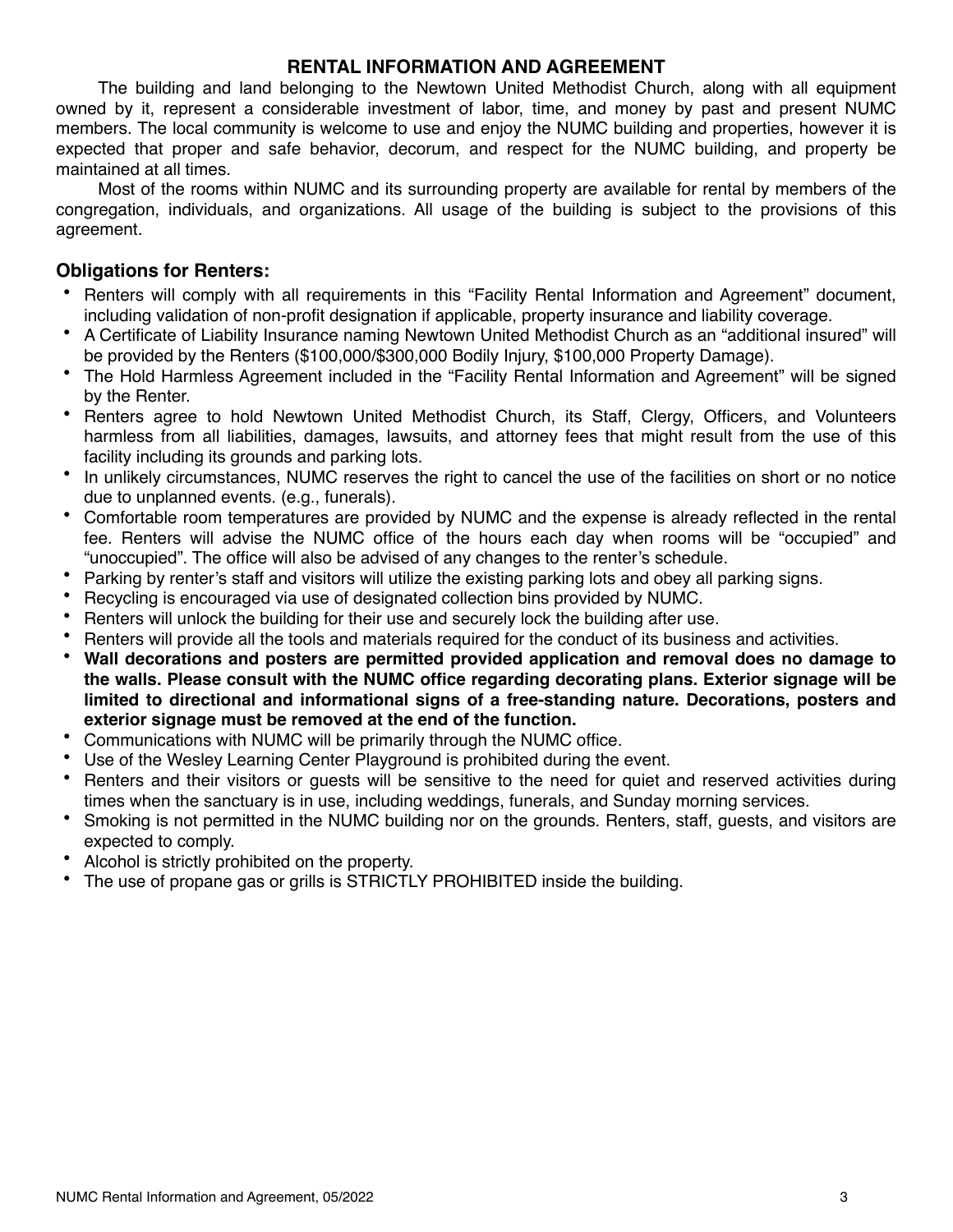#### **Obligations for the Newtown United Methodist Church:**

- A key will be provided. Renters will not be allowed to make copies of the key. All keys will be returned to the Church office at the end of the rental period. There is a \$20 fee for any lost keys.
- Heating, as necessary, and electricity are included in the rental fee.
- Heating, as necessary, will be provided seven days a week for the rooms utilized.
- Parking lots and walkways will be plowed and sanded as required in the winter consistent with the daily operating hours of NUMC and whenever events are scheduled. Storm closures will be at the discretion of NUMC.
- NUMC is handicap accessible through upper and lower entrances. There is no elevator in the building.
- NUMC will not be responsible for any liability, damage, or loss to persons or property of renters, their staff, guests, or visitors.
- Renters may use the name and address of NUMC in advertising events or services.
- NUMC reserves the right to refuse entry or eject individuals not in compliance with generally accepted rules of conduct.

#### **Use of the Kitchen Equipment:**

- Use of the kitchen may require a Temporary Event Permit from the Newtown District Department of Health. Guidelines and permit application information can be found on the Town of Newtown website at https:// www.newtown-ct.gov/newtown-health-district/pages/food-service.
- If required, the permit should be posted in the kitchen prior to the event. A Health Department official will conduct an inspection during the event.
- Prior to the event, instruction on use of the stove and dishwasher must be reviewed with a representative from NUMC.
- All NUMC dishes, utensils, and cookware must be washed in accordance to sanitation standards and put away by the end of the event.
- Coffee grounds clog the sink drains and cause costly plumbing repairs. Please dispose of ALL coffee grounds in the trash.
- The floor must be swept, and/or washed, and/or vacuumed after the event.
- When using ovens and stoves, the exhaust hood MUST BE ON.
- All garbage must be removed from trash bins and placed in the dumpster in the parking lot.
- All food must be removed from the premises after the event.<br>• Benters are encouraged to recycle kitchen items as appropri-
- Renters are encouraged to recycle kitchen items as appropriate using the designated bins provided.

#### **Supplies, Set-up, and Clean-up**

- NUMC does not have a custodial staff. All renters must set up or rearrange furniture for their event and return any space to the pre-rental condition after the event. Renters are also responsible for cleaning the rented space and removing all garbage.
- NUMC encourages recycling via the designated bins provided. Large amounts of recycling should be removed by the renters.
- Doors to all rooms must be kept closed when occupied and unoccupied to keep energy costs down.

#### **Entertainment**

- Good judgment is expected of all who arrange programs and entertainment.
- Music should be kept at a reasonable volume for the consideration of the neighbors of NUMC. All music must cease by 11:00 p.m.
- No gambling or games of chance are permitted on NUMC property.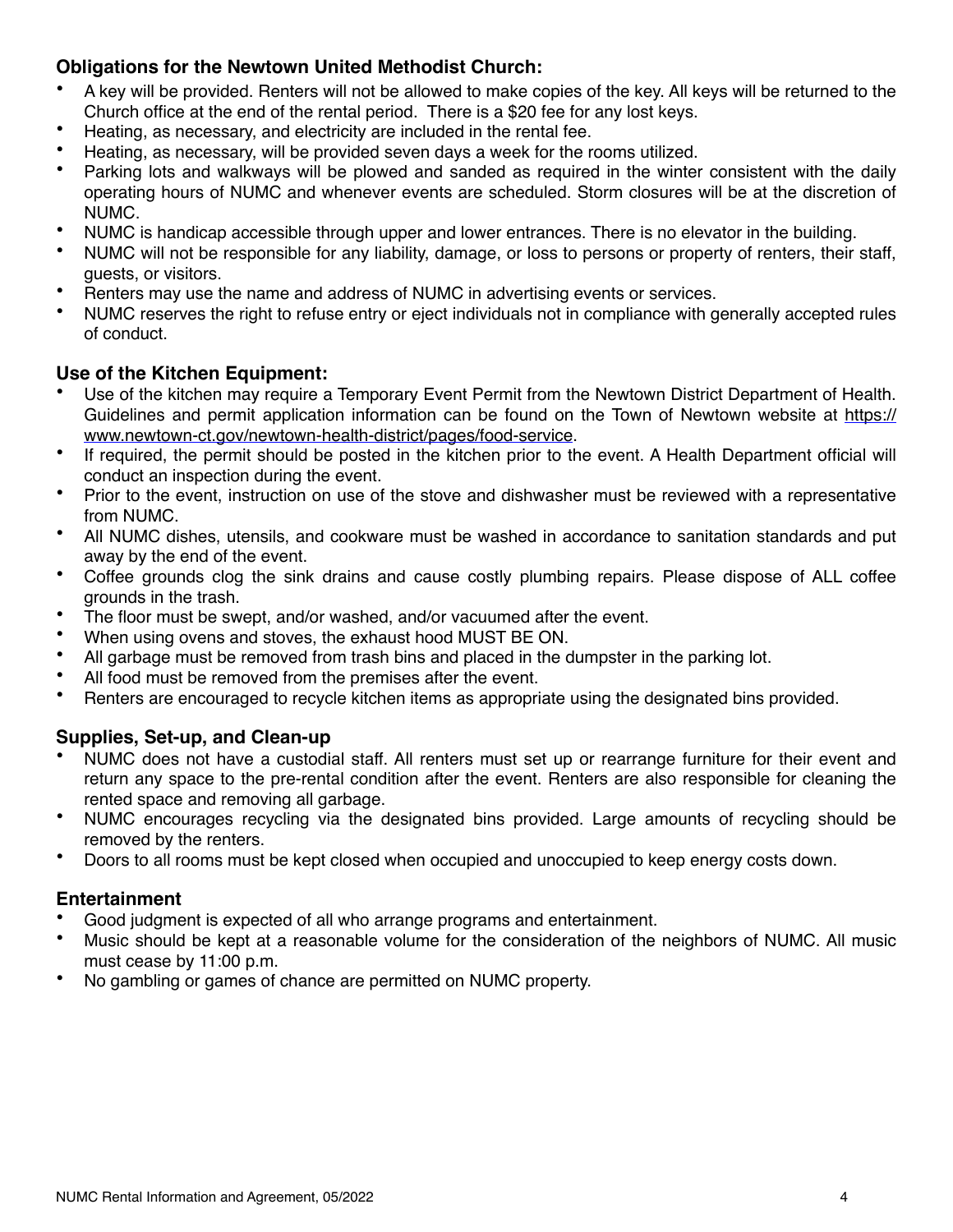#### **Receipt of the following is needed PRIOR to day of rental:**

- **(1) Rental Agreement: Completed and Signed** Please scan and email completed document to [churchoffice@newtown-umc.org](mailto:churchoffice@newtown-umc.org) at least **one week prior** to rental.
- **(2) Certificate of Liability Insurance:**

Name Newtown United Methodist Church as an "additional insured" (\$100,000/\$300,000 Bodily Injury, \$100,000 Property Damage). You can get this from your homeowners insurance company.) Please email to [churchoffice@newtown-umc.org](mailto:churchoffice@newtown-umc.org) at least **one week prior** to rental.

- **(3) Hold Harmless Agreement:** Completed and Signed. Please scan and email completed document to [churchoffice@newtown-umc.org](mailto:churchoffice@newtown-umc.org) at least **one week prior** to rental.
- **(4) ½ Rental Fee:** Due **when the reservation is made**.
- **(5) \$150 Cleaning Deposit:** Due **when the reservation is made**. Refunded after rental upon inspection and determination that premises have been left clean and no damages were incurred. The refund will be mailed to you.
- **(6) Remainder of rental fee is due one week prior to rental date.** This applies to single day rentals only.

# *Failure to return the above items may result in cancellation of the rental.*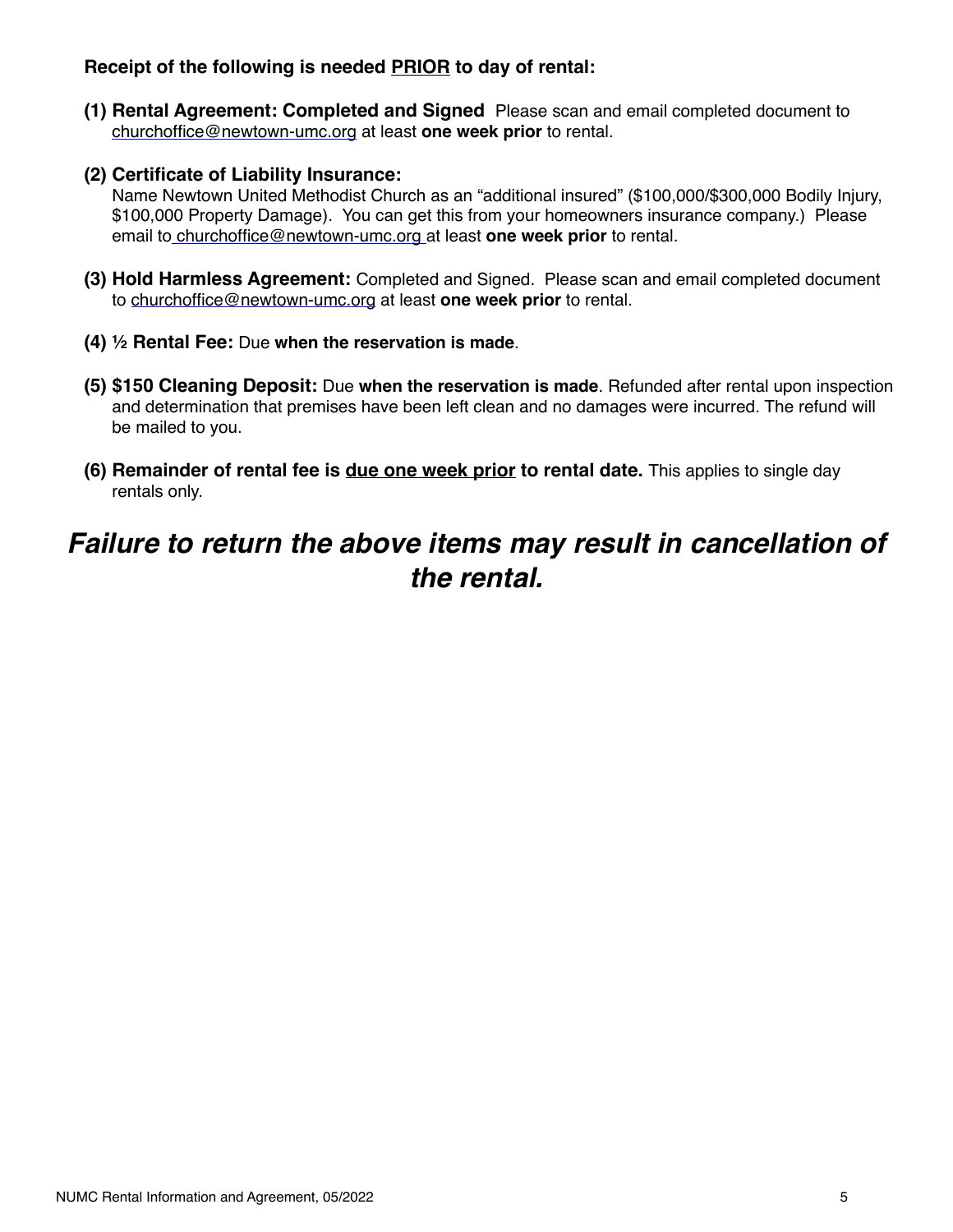#### **Newtown United Methodist Church (NUMC) HOLD HARMLESS AGREEMENT**

**Newtown United Methodist Church is not responsible for any damage or loss to persons or property of outside groups using the facility including damage to automobiles accessing, leaving, or parked on the property. Groups using the property and facilities assume their own liability and must have their own liability and property damage insurance for the protection of their own members, guests, and the Congregation of the Newtown United Methodist Church. Such outside groups agree to hold Newtown United Methodist Church, the Staff, Clergy, Officers, and Volunteers harmless from all liabilities, damages, lawsuits and attorney fees resulting from the use of this facility.**

 $I/We$ ,

as renters, agree to protect, indemnify, save, and keep harmless Newtown United Methodist Church of Newtown, Connecticut, its clergy, staff, officers, volunteers and the United Methodist Church against any and all loss, cost, damage, or expense, including attorney's fees arising out of or from an accident or other occurrence on or about said premises, causing injury to any person or damage to any property whomsoever and whatsoever and will protect, indemnify, and save and keep harmless the above cited entities to be protected from any and all claims arising out of the use of the aforesaid premises.

| Signed:  | Date:                     |
|----------|---------------------------|
| Title:   | (If with an organization) |
| Witness: | Date:                     |